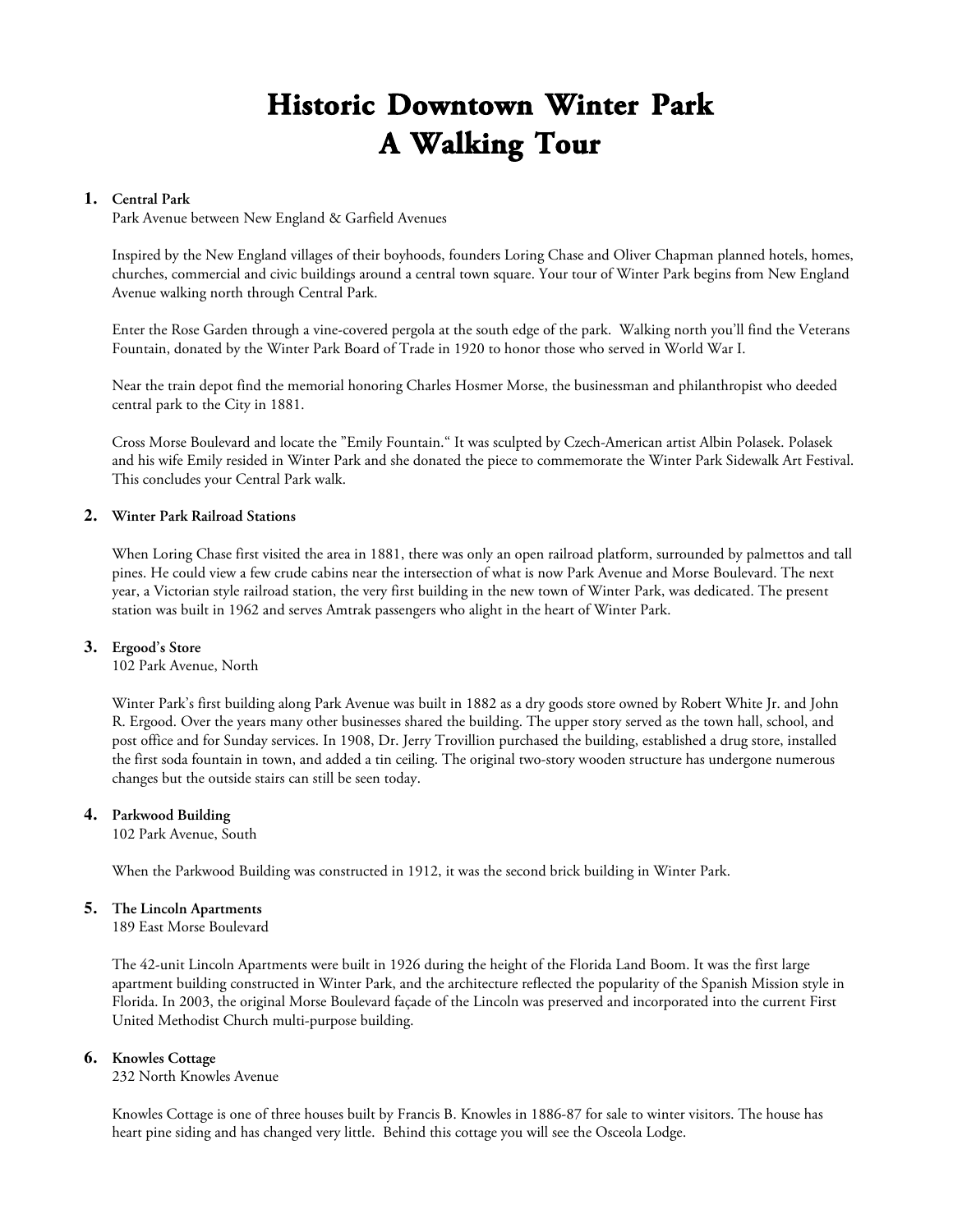# **7. Osceola Lodge**

231 North Interlachen Avenue

Osceola Lodge was also built by Winter Park pioneer, Francis B. Knowles in 1882. Originally surrounded by orange trees and a white board and wire fence, it is part of a ten-acre parcel which includes Knowles Cottage, and the green space that extends east to the shore of Lake Osceola. In 1904, it was purchased by Charles H. Morse who added to the house and renovated it with some Craftsman style details.

# **8. First United Methodist Church**

125 North Interlachen Avenue

The original church was organized in 1885 at this location. The Wesleyan Building fronting on Morse Boulevard was completed in 1949 and the larger sanctuary building in the 1960s.

## **9. \*Winter Park Scenic boat Tour – 312 East Morse Boulevard**

*Boat tours of the Winter Park chain of lakes have been popular since the 1880s. The Scenic Boat Tour began showing off the city's lakes in 1938. It is a wonderful way to see the homes and parks along Lakes Osceola, Virginia, and Maitland as you glide through the Venetian and Fern Canals.*

# **10. First Congregational Church of Winter Park**

225 South Interlachen Avenue

The church was organized in 1884 by Rev. Dr. Edward P. Hooker, who later became the first president of Rollins College. The present neoclassical style church sanctuary was built in 1924 to replace the 1885 sanctuary.

## **11. All Saints Episcopal Church**

338 East Lyman Avenue

The church was established in town in 1886. In 1942 architect Ralph Adams Cram designed the Gothic-Revival sanctuary and today it is on the National Register of Historic Places. (Cram also designed Saint John the Divine Church in New York City and chapels at Princeton University, Yale, and Notre Dame, as well as the Knowles Memorial Chapel on the Rollins College campus.)

# **12. Original Winter Park Library**

338 East Lyman Avenue

The construction of the Old Winter Park Library was completed in 1902 at a cost of \$2,000. When the new city library on New England Avenue was completed in 1979, All Saints Episcopal Church purchased the building.

# **13. The Woman's Club of Winter Park**

419 South Interlachen Avenue

In January 1915, sixteen women met at Osceola Lodge, the home of Mr. and Mrs. Charles H. Morse, and formed the Women's Club of Winter Park. Organizations like this club reflected the changing role of women in American civic, social, and business life. Mr. Morse donated the land for the clubhouse, designed in the neoclassical style by architect Percival Hutton and built in 1921. The Woman's Club of Winter Park was added to the National Register of Historic Places in 1995.

#### **14. Colony Theatre**

329 Park Avenue, South

The Colony Theatre opened in 1940 to a movie-obsessed public. As suburban multi-screen theater complexes became popular in the 1980s, the building was converted into an arcade with shops and restaurants. In 1999, the Pottery Barn completely renovated the interior and still displays the Colony neon marquee.